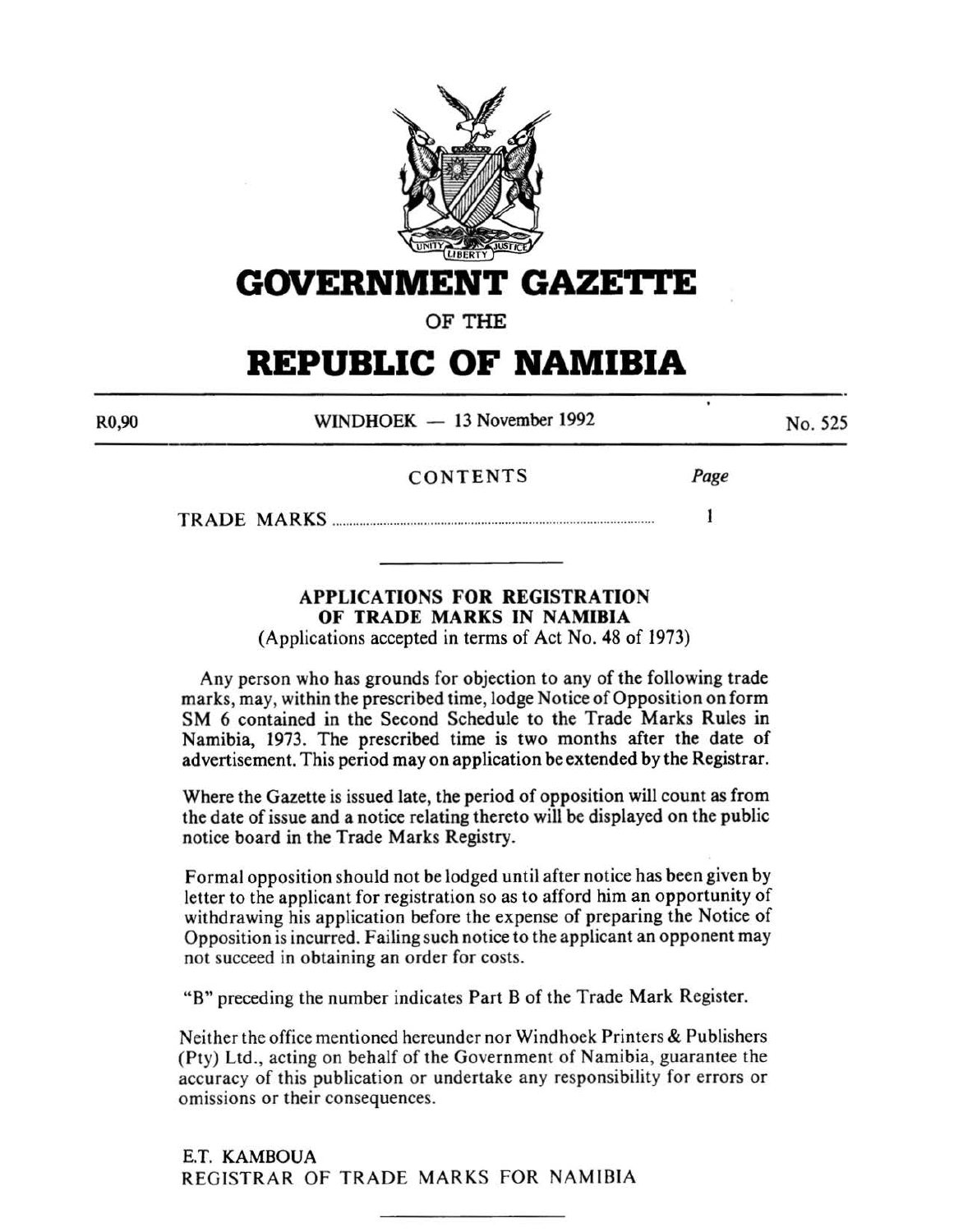B90/0593 in Class 36: Insurance and financial; in the name of SANLAM EIENDOMME BEPERK, Strandweg 2, BELLVILLE, 7530. Address for Service: DR R GERNTHOLTZ & CO., P.O. Box 24565, WIND-HOEK, NAMIBIA. RG Ref: 32235

FILED: 21 MAY 1990

# BUILDING THE FUTURE

Associated with B90/0592

B90/0592 in Class 37: Building, construction and repair work; in the name of SANLAM EIENDOMME BEPERK, Strandweg 2, BELLVILLE, 7530. Address for Service: DR R GERNTHOLTZ & CO., P.O. Box 24565, WIND-HOEK, NAMIBIA. RG Ref: 32235

FILED: 21 MAY 1990

#### BUILDING THE FUTURE

Associated with 90/0591 and B90/0593

90/0698 in Class 18: Leather and imitations ofleather, and goods made of these material (not included in other classes); handbags; purses; pocket wallets; portmanteaux; brief cases; animal skins; travel goods and luggage included in this class; in the name of WALTER SCHOCH Briickenstr. 1, 6051 Weisskirchen, GERMANY, LOTHAR RUDOLF SCHAFER Elisabethanstrasse 21, 6050 Offenbach, GERMANY, Robert Lothar Schafer, Elisabet-Lanstrasse 21, 6050 Offenbach, Germany, trading as RUDOLF KRELL.

Address for Service: DR R GERNTHOLTZ & CO., P.O. Box 24565, WIND-HOEK, NAMIBIA. RG Ref: 31835

FILED: 19 JUNE 1990

RUDOLF KRELL

89/1632 in Class 7: Welding, cutting, brazing and soldering apparatus and equipment including lances and torches, their parts and accessories; in the name of AFROX LIMITED, a South African company — Manufacturers and Merchants — Afrox House, 23 Webber Street, Selby, Johannesburg, Transvaal, Republic of South Africa.

鸾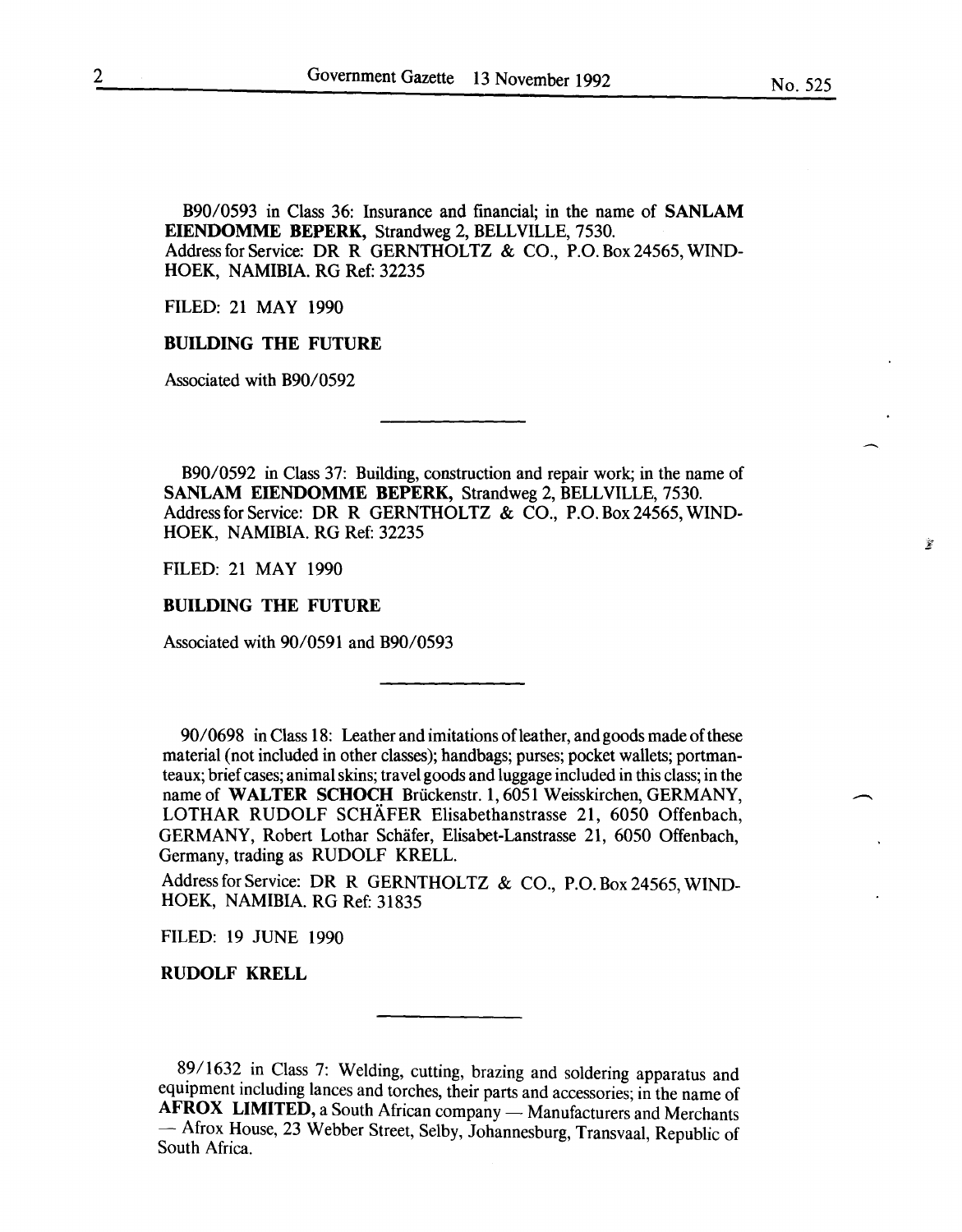Address for Service: ADAMS & ADAMS, 5th Floor, C.D.M. Centre, Independence Avenue/Bülow Street, WINDHOEK.

FILED: 20 OCTOBER 1989

#### **STEELFIRE**

Registration of this trade mark shall give no right to the exclusive use of the word STEEL, or of the word FIRE, each apart from the mark.

Associated with 89/1633

89/1705 in Class 5: Pharmaceutical, veterinary and sanitary substances; infants' and invalids' foods; plasters, material for bandaging; material for stopping teeth, dental wax; disinfectants (for human use); in the name of RESTAN LABORA-TORIES, a Division of TWINS PHARMACEUTICALS (PROPRIETARY) LIMITED, a South African company - of 295 Kent Avenue, Ferndale, Randburg, Transvaal, Republic of South Africa.

Address for Service: ADAMS & ADAMS, 5th Floor, C.D.M. Centre, Independence Avenue/Bülow Street, WINDHOEK.

FILED: 3 NOVEMBER 1989

#### BETAFLEX

Associated with 89/1706

89/1706 in Class 5: Pharmaceutical, medicinal, veterinary and sanitary preparations and substances including sedative, tranquillising and soporific preparations; in the name of RESTAN LABORATORIES, a Division of TWINS PHARMACEUTICALS (PROPRIETARY) LIMITED, a South African company — of 295 Kent Avenue, Ferndale, Randburg, Transvaal, Republic of South Africa.

Address for Service: ADAMS & ADAMS, 5th Floor, C.D.M. Centre, Independence Avenue/Bülow Street, WINDHOEK.

FILED: 3 NOVEMBER 1989

#### BETANITE

Applicants admit that registration of this trade mark shall not debar other persons from the *bona fide* descriptive use, in the ordinary course of trade of the word BETTER, or of the word NIGHT.

Associated with 89/1707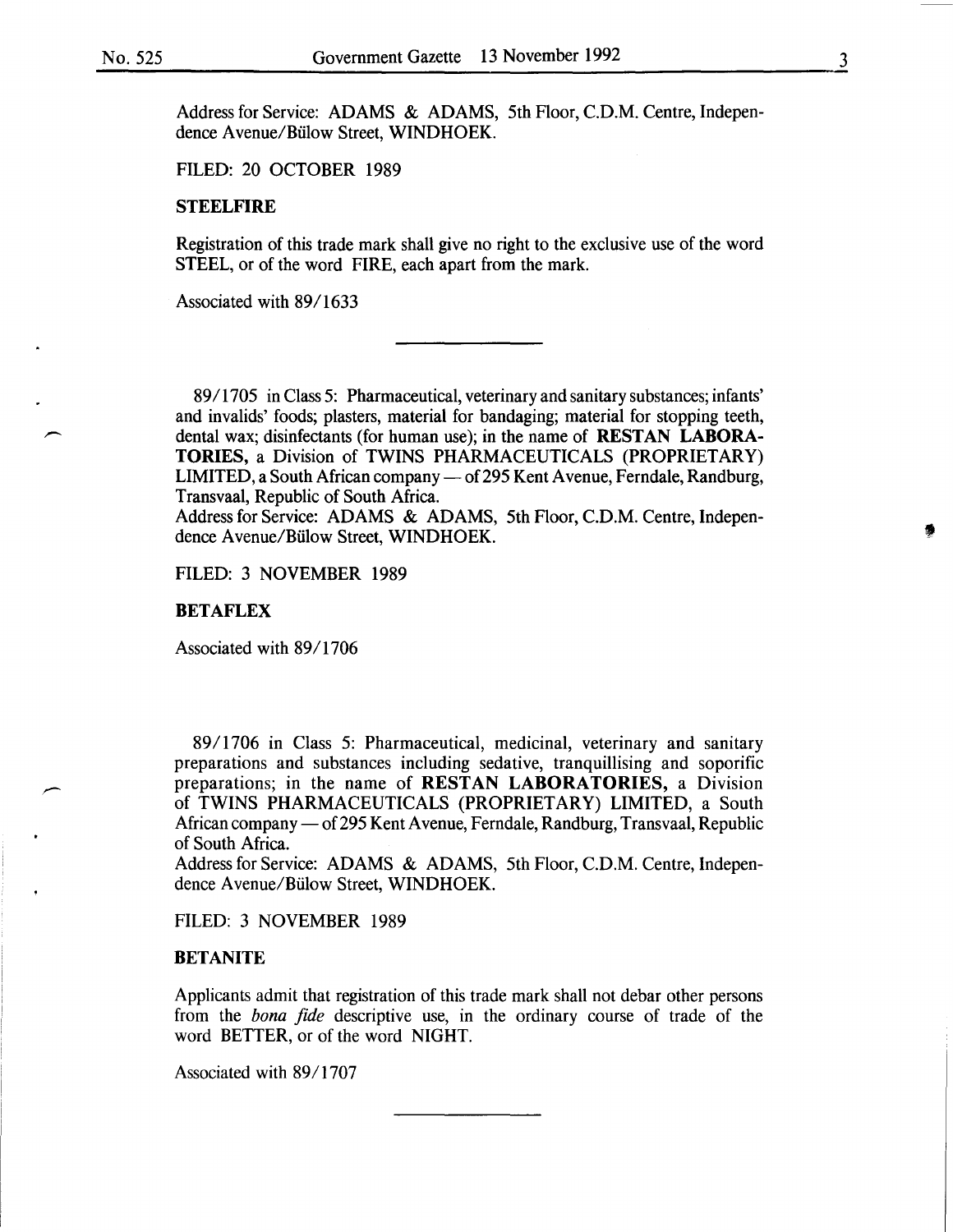89/1707 in Class 5: Sedative, tranquillizing and soporific preparations; in the name of RESTAN LABORATORIES, a Division of TWINS PHARMA-CEUTICALS (PROPRIETARY) LIMITED, a South African company  $-$  of 295 Kent Avenue, Ferndale, Randburg, Transvaal, Republic of South Africa. Address for Service: ADAMS & ADAMS, 5th Floor, C.D.M. Centre, Independence A venue/Biilow Street, WINDHOEK.

FILED: 3 NOVEMBER 1989

#### **BETASLEEP**

Applicants admit that registration of this trade mark shall not debar other persons from the *bona fide* descriptive use, in the ordinary course of trade of the word BETTER.

Associated with 89/1704

89/1730 in Class 3: Preparations for use on or in relation to the lips; in the name of RESTAN LABORATORIES, a Division of TWINS PHARMA-CEUTICALS (PROPRIETARY) LIMITED, a South African company  $-$  of 295 Kent A venue, Ferndale, Randburg, Transvaal, Republic of South Africa. Address for Service: ADAMS & ADAMS, 5th Floor, C.D.M. Centre, Independence A venue/Biilow Street, WINDHOEK.

FILED: 3 NOVEMBER 1989

# LYP SERVIS

Applicants admit that registration of this trade mark shall not debar other persons from the *bona fide* descriptive use, in the ordinary course of trade, of the word SERVICE.

Applicants admit that registration of this trade mark will not debar other persons from the *bona fide* descriptive use, in the ordinary course of trade of the word LIP.

Associated with 89/1731

89/1731 in Class 5: Preparations for use on or in relation to the lips; in the name of RESTAN LABORATORIES, a Division of TWINS PHARMA-CEUTICALS (PROPRIETARY) LIMITED, a South African company - of 295 Kent A venue, Ferndale, Randburg, Transvaal, Republic of South Africa. Address for Service: ADAMS & ADAMS, 5th Floor, C.D.M. Centre, Independence Avenue/Biilow Street, WINDHOEK.

FILED: 3 NOVEMBER 1989

LYP SERVIS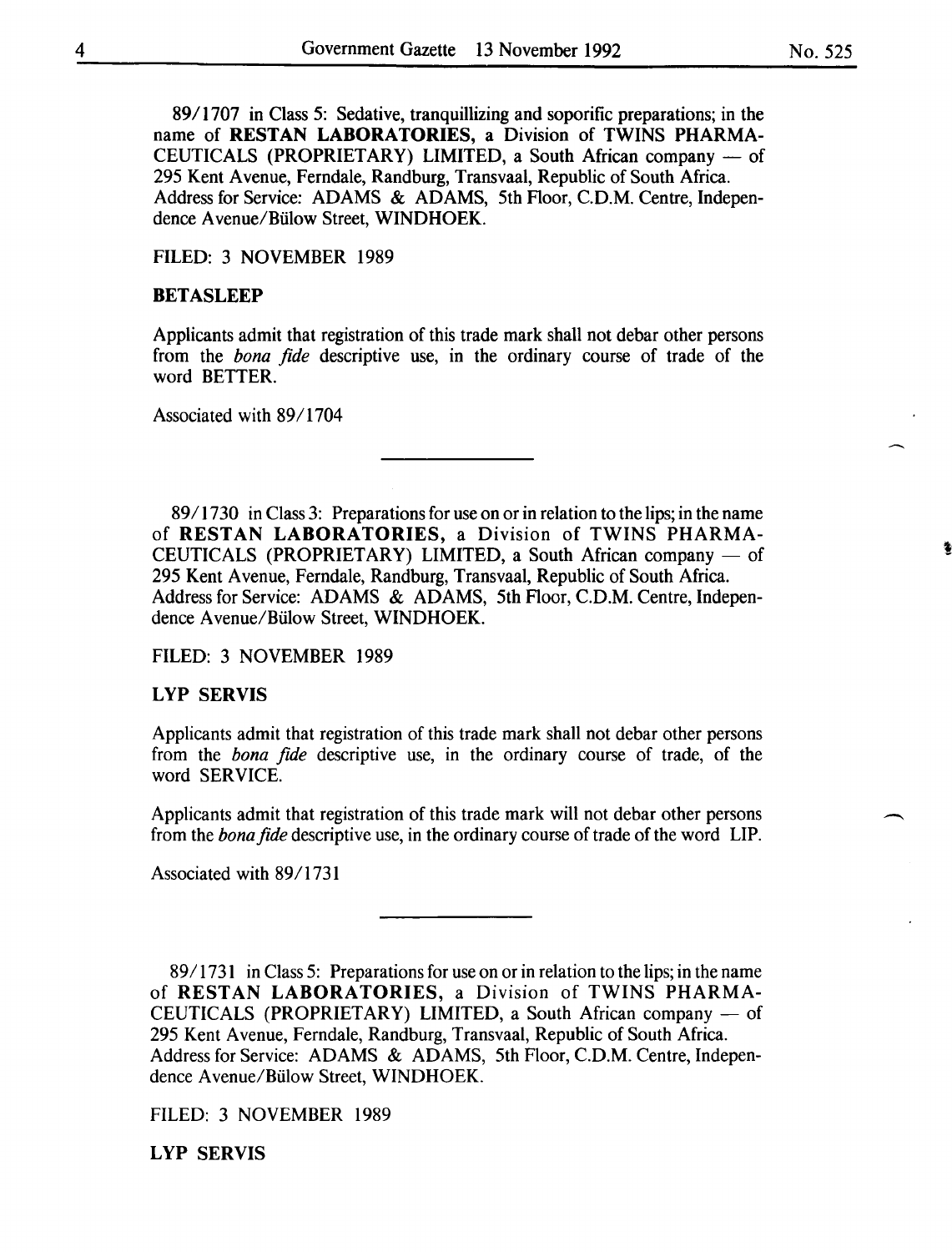Applicants admit that registration of this trade mark shall not debar other persons from the *bona fide* descriptive use, in the ordinary course of trade, of the word SERVICE.

Applicants admit that registration of this trade mark will not debar other persons from the *bona fide* descriptive use in the ordinary course of trade of the word LIP.

Associated with 89/1730

89/1735 in Class 5: Pharmaceutical, veterinary and sanitary substances; infants' and invalids' foods; plasters, material for bandaging; material for stopping teeth, dental wax; disinfectants (for human use); in the name of **RESTAN LABORA-**TORIES, a Division of TWINS PHARMACEUTICALS (PROPRIETARY) LIMITED, a South African company — of 295 Kent Avenue, Ferndale, Randburg, Transvaal, Republic of South Africa.

Address for Service: ADAMS & ADAMS, 5th Floor, C.D.M. Centre, Independence Avenue/Bülow Street, WINDHOEK.

FILED: 3 NOVEMBER 1989

#### MEDIPYN

Registration of this trade mark shall give no right to the exclusive use of the word PYN apart from the mark.

Associated with 89/1733

89/1737 in Class 5: Pharmaceutical, veterinary and sanitary substances; infants' and invalids' foods; plasters, material for bandaging; material for stopping teeth, dental wax; disinfectants (for human use); in the name of RESTAN LABORA-TORIES, a Division of TWINS PHARMACEUTICALS (PROPRIETARY) LIMITED, a South African company — of 295 Kent Avenue, Ferndale, Randburg, Transvaal, Republic of South Africa.

Address for Service: ADAMS & ADAMS, 5th Floor, C.D.M. Centre, Independence Avenue/Bülow Street, WINDHOEK.

FILED: 3 NOVEMBER 1989

**MICROGEL** 

-

B89/1943 in Class 19: Building materials, natural and artificial stone, cement, lime, mortar, plaster and gravel; pipes of earthenware or cement; road making materials, asphalt, pitch and bitumen; portable building stone monuments; chimney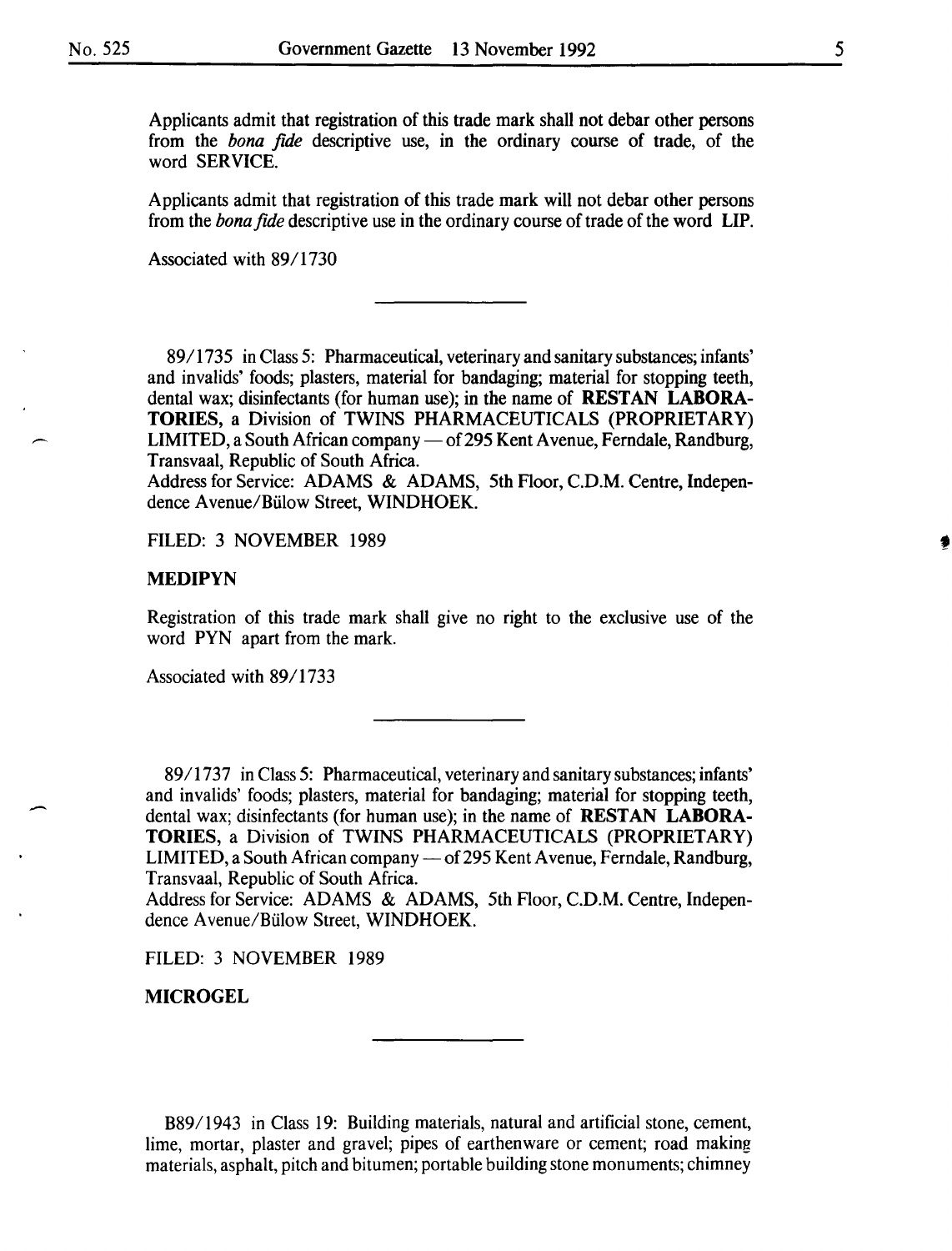pots; in the name of **ERICHSEN CIVIL CC** — a South African close corporation — of 49 Hill Street, Kroonstad, Orange Free State, Republic of South Africa. Address for Service: ADAMS & ADAMS, 5th Floor, C.D.M. Centre, Independence Avenue/Bülow Street, WINDHOEK.

FILED: 29 NOVEMBER 1989

#### **ERICHSEN**

Section 24(1)(b) Application

Associated with B89/1944

B89/1944 in Class 37: Construction and repair; in the name of **ERICHSEN CIVIL CC** — a South African close corporation — of 49 Hill Street, Kroonstad, Orange Free State, Republic of South Africa. Address for Service: ADAMS & ADAMS, 5th Floor, C.D.M. Centre, Independence Avenue/Bülow Street, WINDHOEK.

FILED: 29 NOVEMBER 1989

**ERICHSEN** 

Section  $24(1)(b)$  Application

Associated with B89/1943

*9010003* in Class 19: Building materials, bricks and slabs, all made wholly or principally of non-metallic materials; embankment retaining stones for use in allowing the growth of plants; protecting walls; all included in the class; in the name of PICHLER & CO., a partnership with limited liability organised and existing under the laws of Switzerland — Manufacturers and Merchants, of Schubertweg 10, 3073 Giimligen, Switzerland.

Address for Service: ADAMS & ADAMS, 5th Floor, C.D.M. Centre, Independence Avenue/Bülow Street, WINDHOEK.

FILED: 4 JANUARY 1990

#### WATERLOEFEL

Registration of this trade mark shall give no right to the exclusive use of the word WATER, apart from the mark.

Associated with  $90/0002$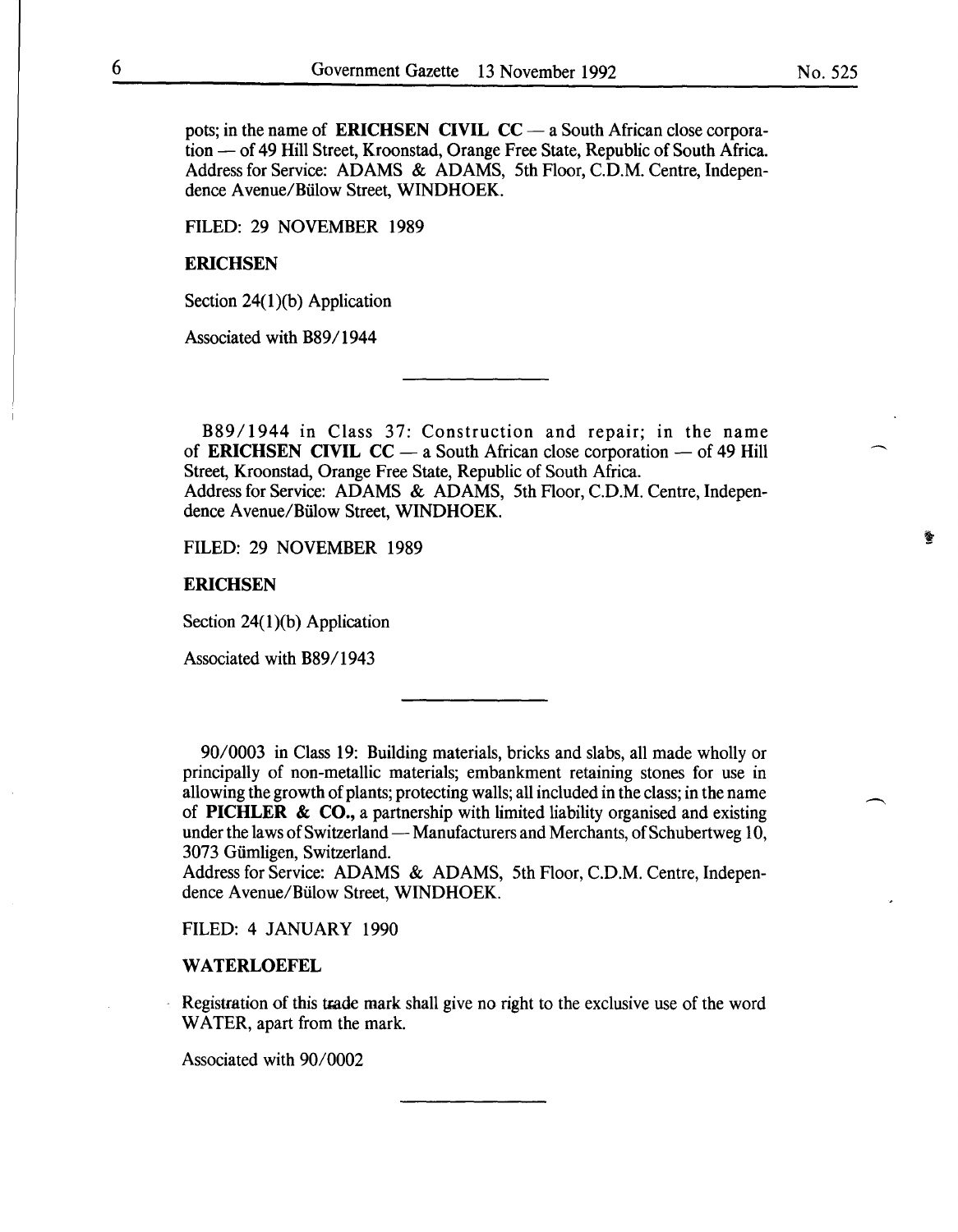90/0445 in Class 37: Construction and repair; in the name of DATAKOR  $HOLDINGS (PROPRIETARY) LIMITED - a South African Company -$ Merchants - of Unidata Park, 4 Keyes Avenue, Rosebank, Johannesburg, Transvaal, Republic of South Africa.

Address for Service: ADAMS & ADAMS, 5th Floor, C.D.M. Centre, Independence Avenue/Biilow Street, WINDHOEK.

FILED: I8 APRIL I990

## JOFFE OFFICE AUTOMATION NETWORK

Registration of this trade mark shall give no right to the exclusive use of the surname JOFFE, or of the Phrase OFFICE AUTOMATION, or the word NETWORK, each apart from the mark.

Associated with 90/0444

89/1701 in Class 39: Services relating to transportation over land, sea and water and/or storage, including transportation of passengers and/or transportation and storage of goods freight and loads of all kinds and types; container and packaging services; in the name of SOUTH AFRICAN TRANSPORT SERVICES of General Managers Office, Johannesburg.

Address for Service: MACROBERT DE VILLIERS LUNNON & TINDALL INC./50I United Building, 263 Andries Street, Pretoria.

FILED: I NOVEMBER I989

# **TRANSCITY**

Registration of this mark shall give no right to the exclusive use of the word CITY separately and apart from the mark.

Associated with 89/I700

88/ I446 in Class I6: Advertising material; newspapers, magazines and periodicals; labels and tabs; cartons, boxes and wrapping materials; bags, stationery; cardboard and cardboard articles; promotional point of sale and merchandising materials; included in this class; in the name of PLEASURE FOODS LIMITED, of 3rd Floor, 2 Pybus Road, Sandton, 2I99.

Address for Service: DENEYS REITZ, IO Anderson Street, Johannesburg.

FILED: 9 NOVEMBER I988



Registration of this mark shall give no right to the exclusive use of the words PLEASURE and FOODS separately from each other and apart from the mark.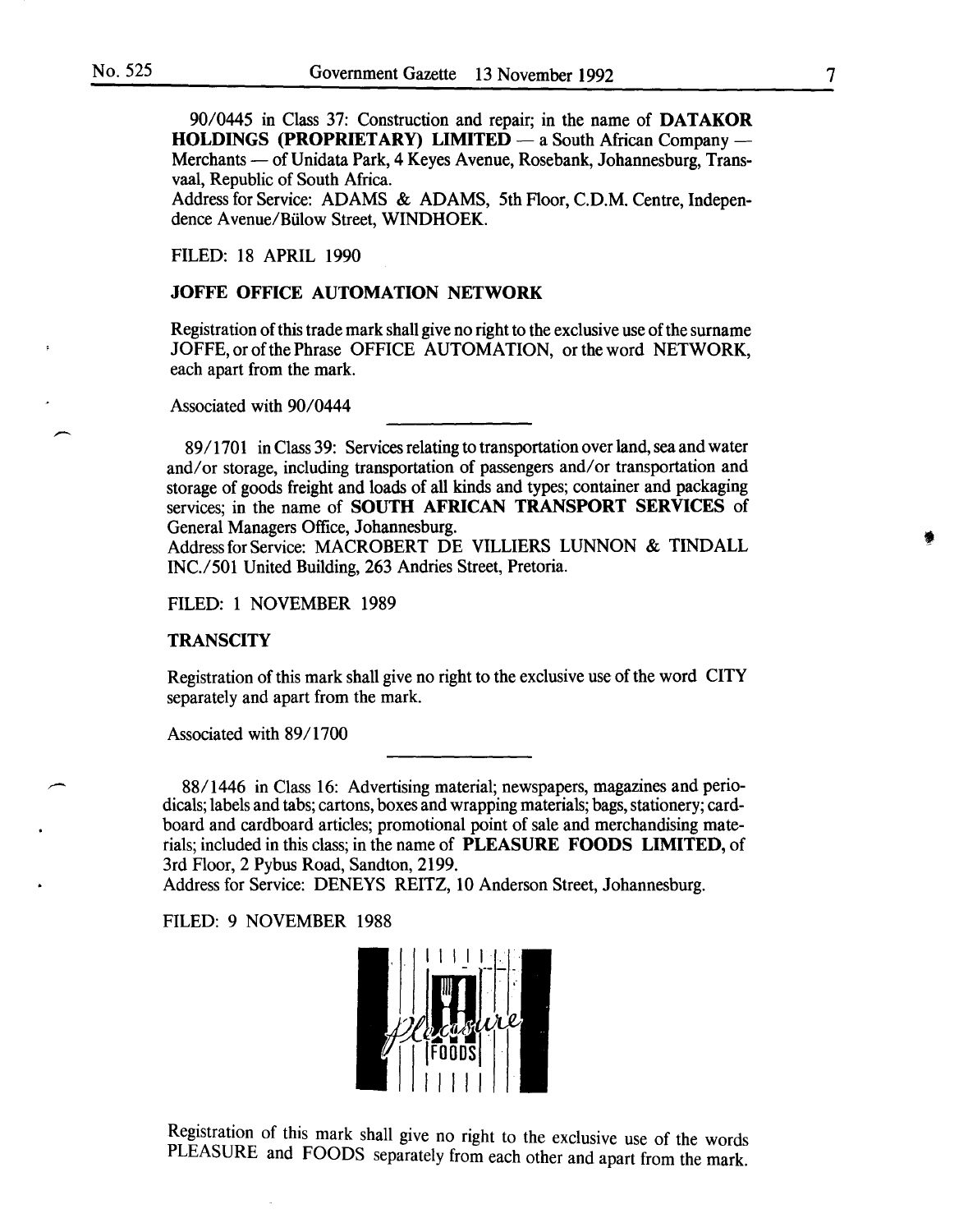Registration of this mark shall give no right to the exclusive use of the knife and fork device, separately and apart from the special representation as depicted in the mark.

Associated with 88/1425

88/1445 in Class 5: Infants' and invalids' foods included in this class; in the name of PLEASURE FOODS LIMITED, of 3rd Floor, 2 Pybus Road, Sandton, 2199.

Address for Service: DENEYS REITZ, 10 Anderson Street, Johannesburg.

# FILED: 9 NOVEMBER 1988



Registration of this mark shall give no right to the exclusive use of the words PLEASURE and FOODS separately from each other and apart from the mark.

Registration ofthis mark shall give no right to the exclusive use of the knife and fork device, separately and apart from the special representation as depicted in the mark.

Associated with 88/1446

Section 53 Application

# **NOTICE**

AMENDMENT OF TRADE MARK(S) NO. (S) 79/1141 IN CLASS 33 IN TERMS OF SECTION 34(1) OF THE TRADE MARKS IN NAMIBIA, ACT NO. 48 OF 1973

It is hereby notified for general information that the abovementioned Trade Mark(s) has/have been amended to the form shown hereunder:-



 $\hat{\mathbf{y}}$